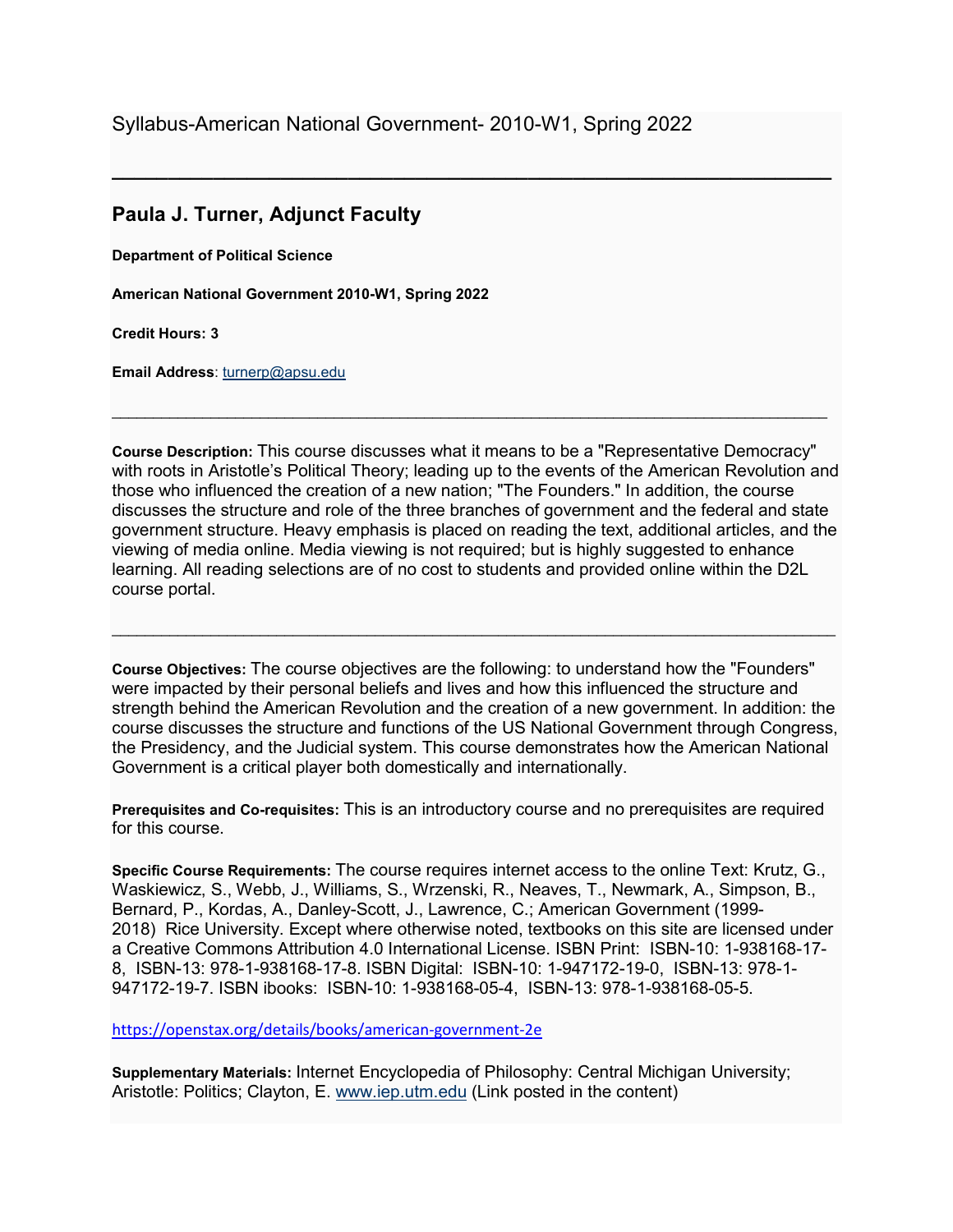**Software Requirements:** A list of software the student the student is required to purchase or download for the course is Microsoft Office 2007 or higher, and any Internet provider. Media players ARE NOT required for the course; but only suggested to enhance the course if you choose to watch the videos mentioned.

 $\ldots$  . The contribution of the contribution of the contribution of the contribution of the contribution of the contribution of the contribution of the contribution of the contribution of the contribution of the contribut

**Testing Procedures:** All students must upload their writing assignments through D2L and participate actively in discussion groups at least 2x weekly. Outside of weekly discussion group participation (which may involve discussion on a specific question, theory or case study**); there is 1 essay assignment for the course and 3 formal quizzes (which are found under the Quiz Tab under Tasks in the course portal). The FINAL is a QUIZ assessment. Each assignment and the online quizzes are individually worth 20% of the final grade. They are equally weighted; so it is my hope that you will see the importance of critical thinking in the course so as to present your analysis or critique in the best way possible. In addition; weekly discussion topics are 20% of your final course grade. 10% at the midterm and 10% at the final.** All of the information you will ever need for ANY paper exists in the additional reader and the text. You can also cite the videos if you choose to watch them and I do encourage outside literature, but it is NOT required. All Essay questions can be answered from the materials of the course.

**Grading Procedure:** The essays are graded based on accuracy of information, understanding of the topic and use of proper citation and editing. Proper writing style is required: i.e.: APA, MLA etc. Group discussions are graded as 20% of the final grade. Group discussion is a simple theory: if you participate you are benefiting from the course online and learning more. If you do not participate the Department will be notified and you will be contacted by the appropriate chains regarding your continual involvement for course credit in American National Government. It is understandable that we all often have personal situations that might keep us from contributing for a specific reason; but please just send me an email to let me know your circumstance. I am willing to work with you to help you find success. I do ask for significant commitment though so that you can get the most out of the course**. Discussions must be entered into during the weekly designated deadline. Full completion of a discussion topic scores a 100% and no entry or an incomplete entry equals 0%. A late entry is equal to a 0%; unless a new deadline has been discussed prior with the instructor**.

*Formal Paper-20%*

*Quiz-20%*

*Quiz-20%*

*Quiz-20%*

*Discussions-20%*

## **Grading Scale:**

 $\circ$  \_90\_\_-\_100\_ = A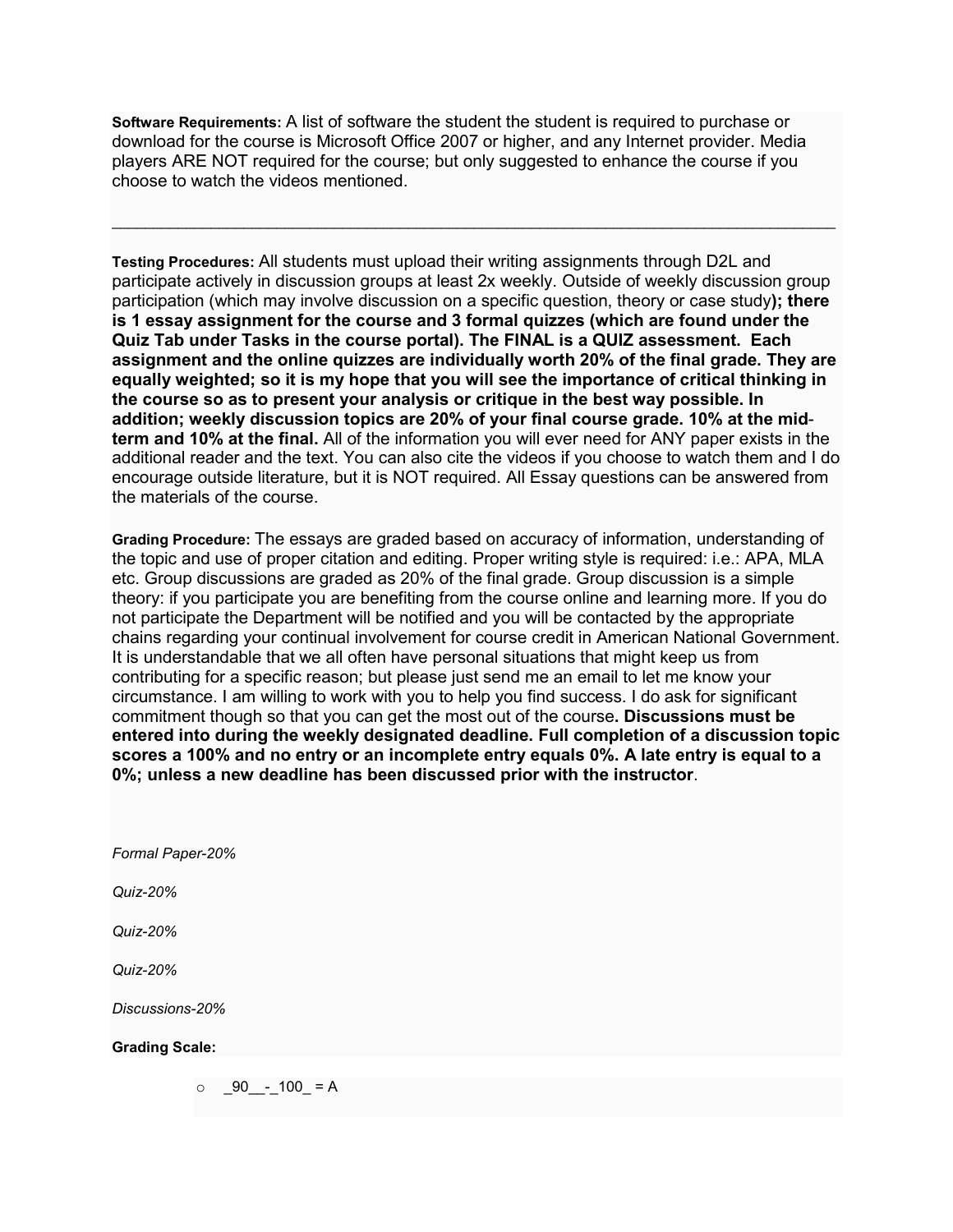$\circ$   $80 - 89 = B$  $\circ$  70 - 79 = C  $0 - 69 = D$  $\circ$  Below 60 = F

**Assignments and Projects:** Please refer to course Outline under Content. Please note: Each section requires either a writing component of either 1000-3000 words or a test provided by the instructor. Please take note of time lines when starting a section so that you can complete the assignment on time. Each assignment is due by 11:59 pm CT the day it is due.

 $\_$  ,  $\_$  ,  $\_$  ,  $\_$  ,  $\_$  ,  $\_$  ,  $\_$  ,  $\_$  ,  $\_$  ,  $\_$  ,  $\_$  ,  $\_$  ,  $\_$  ,  $\_$  ,  $\_$  ,  $\_$  ,  $\_$  ,  $\_$  ,  $\_$  ,  $\_$  ,  $\_$  ,  $\_$  ,  $\_$  ,  $\_$  ,  $\_$  ,  $\_$  ,  $\_$  ,  $\_$  ,  $\_$  ,  $\_$  ,  $\_$  ,  $\_$  ,  $\_$  ,  $\_$  ,  $\_$  ,  $\_$  ,  $\_$  ,

**Class Participation:** Students are required to enter and comment at least 2x a week on each discussion board posted. **Some weeks require more than one discussion.** There will be one discussion board every week. In addition; students are expected to read all written material. You are not required to view media; but I suggest it as it enhances topics greatly. Concepts form the media can be contributed to any writing assignment. All online journal material stated in the outline is required. Students are asked to complete all essay writing Assignments as stated at the end of each section of the course. Students are expected to communicate with instructor over email if circumstances cannot be met for personal or emergency purposes. All assignments are to be uploaded to D2L by 11:59 pm CT of the day it is due.

**Punctuality:** Involvement through discussion groups and written assignments are critical to gaining the most out of the course. If you do not contribute to a weekly discussion group; I will contact you for more information. Continual non-participation will lead to an FA (Failure to Attend). **Once again, discussion group participation on each topic is expected 2x a week. Please use the D2L portal for all communication and campus email. Do not use personal email for communication with the instructor. Respect of all students' opinions is required in this course; but free analysis and discussion are encouraged at any and all times. Please make sure to purchase necessary reading materials and have regular access to internet resources of regular participation and access to online websites which help to enhance the course. Please email the instructor at any time if you have any questions or concerns. If you cannot meet these for certain reasons; once again, please email me so that information can be relayed to you in a different format. Being an online course; the internet and a Microsoft 2007 system or higher is necessary.**

Austin Peay State University abides by Section 504 of the Rehabilitation Act of 1973, which stipulates that no student shall be denied the benefits of an education "solely by reason of a handicap." Disabilities covered by law include, but are not limited to, learning disabilities, hearing, sight, or mobility impairments. If you have a documented disability that may have some impact on your work in this class and for which you may require reasonable accommodations, communicate with me or Disabilities Services in Clement 140. 931-221-6230 or 931-221-6278 (V/TTY), so that such reasonable accommodations may be arranged. A statement that any necessary changes to the course syllabus will be sent to the student via e-mail and posted on the bulletin board.

Any necessary changes to the course syllabus will be sent to the student via e-mail and posted on the bulletin board.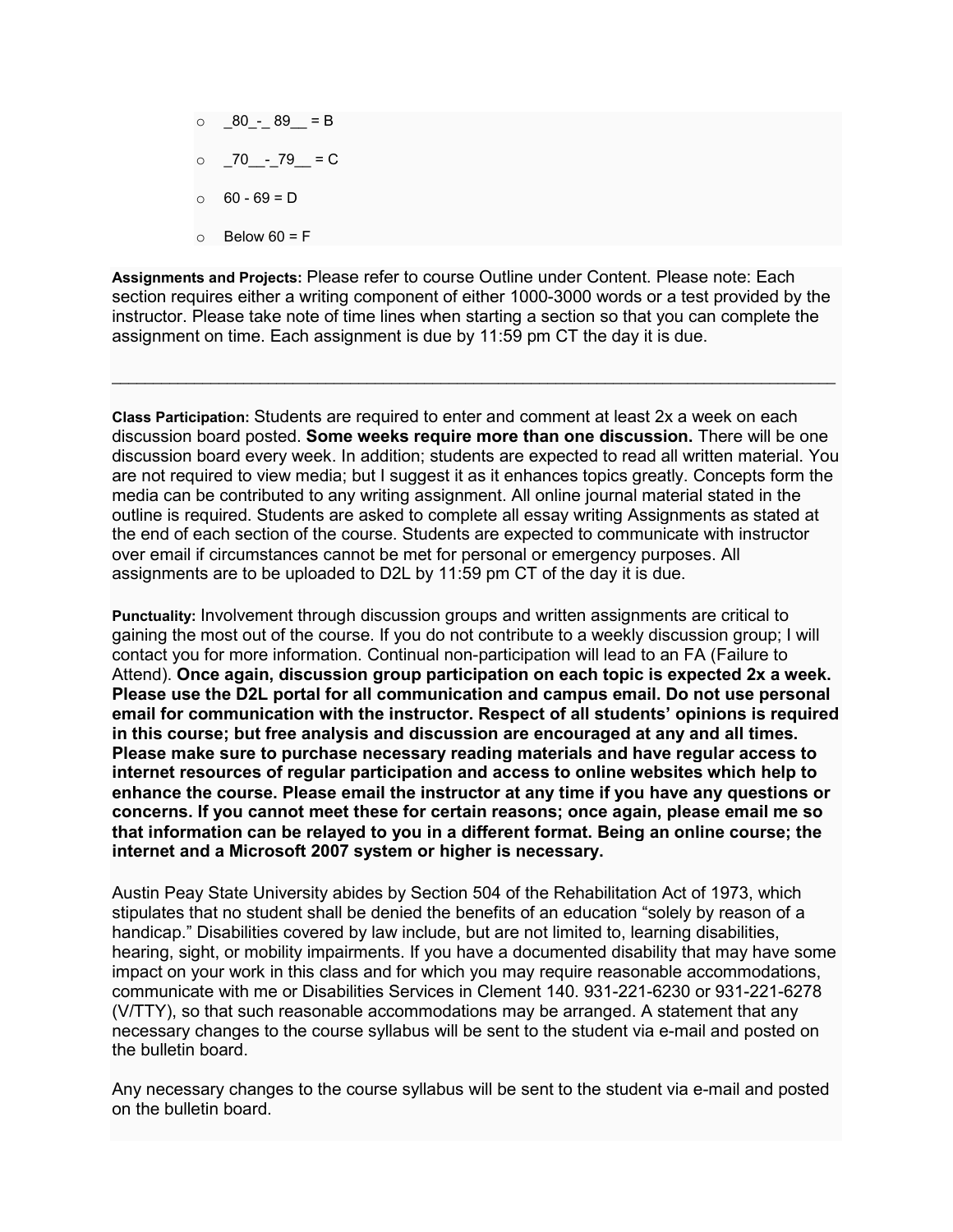## **Distance Education:**

Austin Peay Distance Education Support

Phone: 931-221-6625 Email: online@apsu.edu

## **SYLLABUS SUPPLEMENT As of January 10, 2022 COVID-19 (Required to be included by the University)**

**STUDENT COMPLAINTS AND APPEALS PROCEDURES**: Discuss your concerns with your faculty member or contact the department chair if you need assistance in resolving an issue. APSU has a variety of policies and procedures for students to file a complaint, appeal, or grievance. Please visit this webpage for more information.

**DISABILITY POLICY**: Any student who has a disability that may affect his/her academic performance is encouraged to make an appointment with their instructor to discuss this matter, or you may contact Disability Services; telephone 221- 6230; tty 221-6278; fax 221-7102.

**POLICY ON MINORS**: Minors accompanying staff, faculty, students, or visitors on campus are not permitted in classrooms. However, affiliated minors may utilize classrooms designated for use by a program approved by the university in which they are a participant.

**SERVICE ANIMALS IN THE CLASSROOM**: Consult Policy 3:007 Animals on Campus for appropriate situations allowing service animals in the classroom.

**ACADEMIC AND CLASSROOM MISCONDUCT:** Students are expected to conduct themselves appropriately at all times. Academic and classroom misconduct will not be tolerated. Students must read the "Code of Student Conduct" in the new Student Handbook for an understanding of what will be expected of them within the academic setting. Policy 3:005 will be followed in reporting any suspected cases of academic misconduct:

**MIDTERM GRADES**: A midterm grade shall be awarded for all students in courses numbered lower than 3000. The grade awarded may not necessarily be based on 50% of the course requirements and may or may not differ from the final grade. Your midterm grade will be posted on AP Self Service.

**COVID POLICY:** We should all continue to take steps to mitigate the spread of COVID-19. Masks are recommended for all faculty, staff, and students while indoors. To help keep our university community safe, vaccination and boosters are strongly encouraged and readily available, including at APSU's Boyd Health Services. Contact them at (931) 221-7107.

Any student exhibiting symptoms of COVID-19 should seek a test. If any student tests positive for COVID-19, or if an unvaccinated student is exposed to someone who has tested positive, that student is required to fill out the COVID-19 Self-Reporting Form and isolate for five days from the onset of